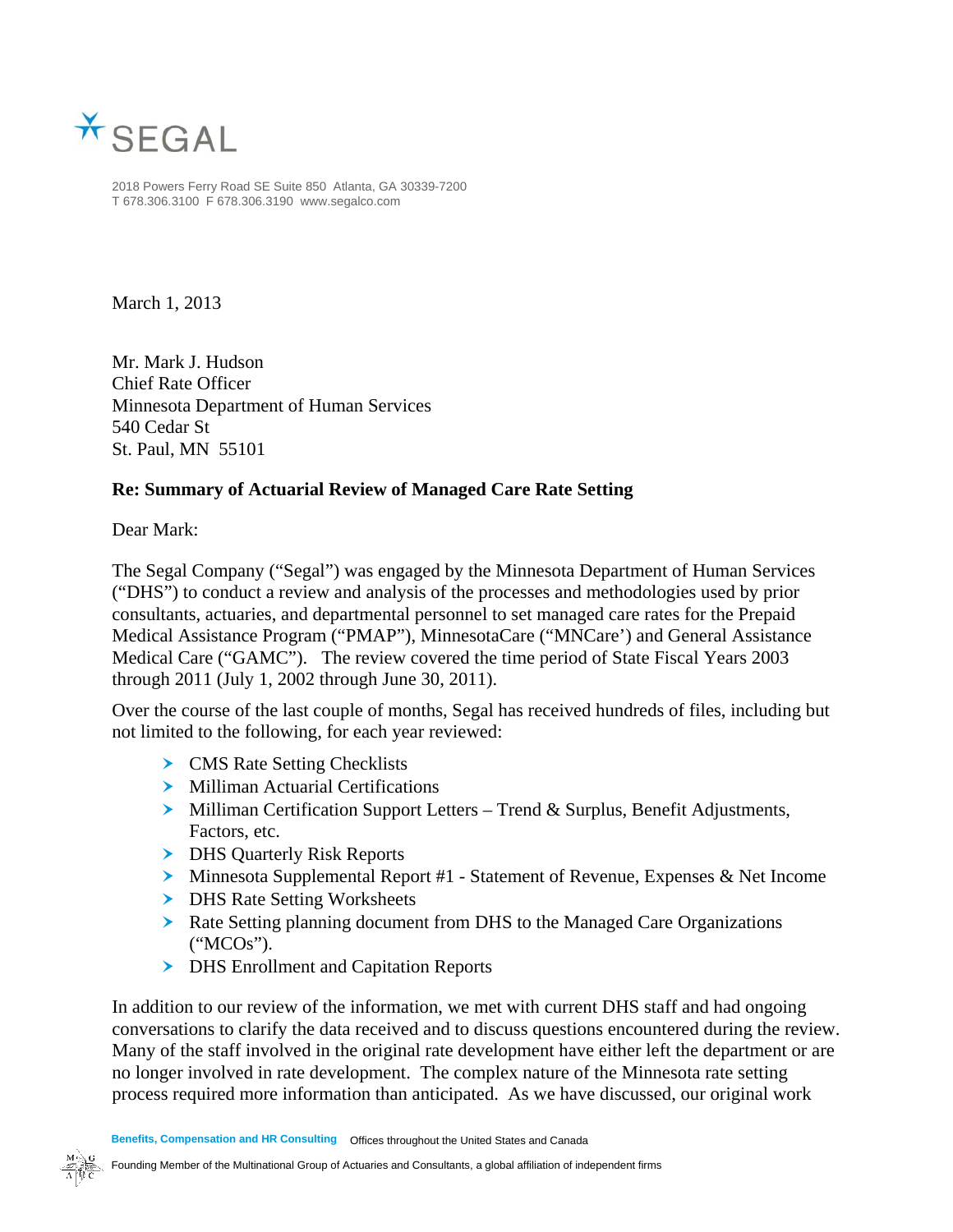plan and timing had to be lengthened due to the volume and the timing of the various data requests; time spent awaiting Milliman response to our request in writing; request for additional information and/or points of clarification; supplemental data requests for new or missing information; and follow-up questions. Our goal for requesting additional time was to ensure that we had adequate time to assimilate the information and create a product of the highest quality. The new work plan was agreed to by both parties.

Segal understands the intense interest and urgency of this project and has stepped up its efforts to meet the updated schedule. Per our revised timeline, this letter is a summary of our key findings. In our final report, due at the end of this month, we will provide additional detail and support for each of the components.

We have divided the letter into various categories of review and provide an overall summary at the end.

#### **Rate Setting Process**

DHS has followed a similar rate setting process each year. The general process and timing is detailed below:

| June               | Discuss with MCOs the upcoming calendar year. Talk about key   |
|--------------------|----------------------------------------------------------------|
|                    | program changes, rating changes, request data, etc.            |
| July               | Data received from MCOs                                        |
| $July - September$ | Actuary develops preliminary trends and benefit change impacts |
| September          | Results presented to MCO for comment                           |
| October            | Review comments, provide additional analysis                   |
| November           | HMO rate negotiations completed                                |
| December           | Actuarial certification and CMS Checklist complete and filed   |
|                    | with CMS                                                       |

If there is legislative action, the schedule is adjusted accordingly. The current process and times appear reasonable and follow standard practices.

### **Plan Profitability**

The Minnesota Supplemental Report #1 filed by the MCO with MDH annually identifies the profitability by product of MCOs over the review period. We have looked at profitability from two main components – net income from operations (underwriting gain) and investment income.

Reviewing the self-reported experience for PMAP and MNCare for the period 2002 through 2011, the MCOs reported net operating income of \$430 million. This is a 2.4% profit on \$18.2 billion of premium over the period. It is difficult to isolate the investment income for each MCO during the period. Self-reported amounts were approximately \$127 million during the same period, contributing an addition 0.7% to profits.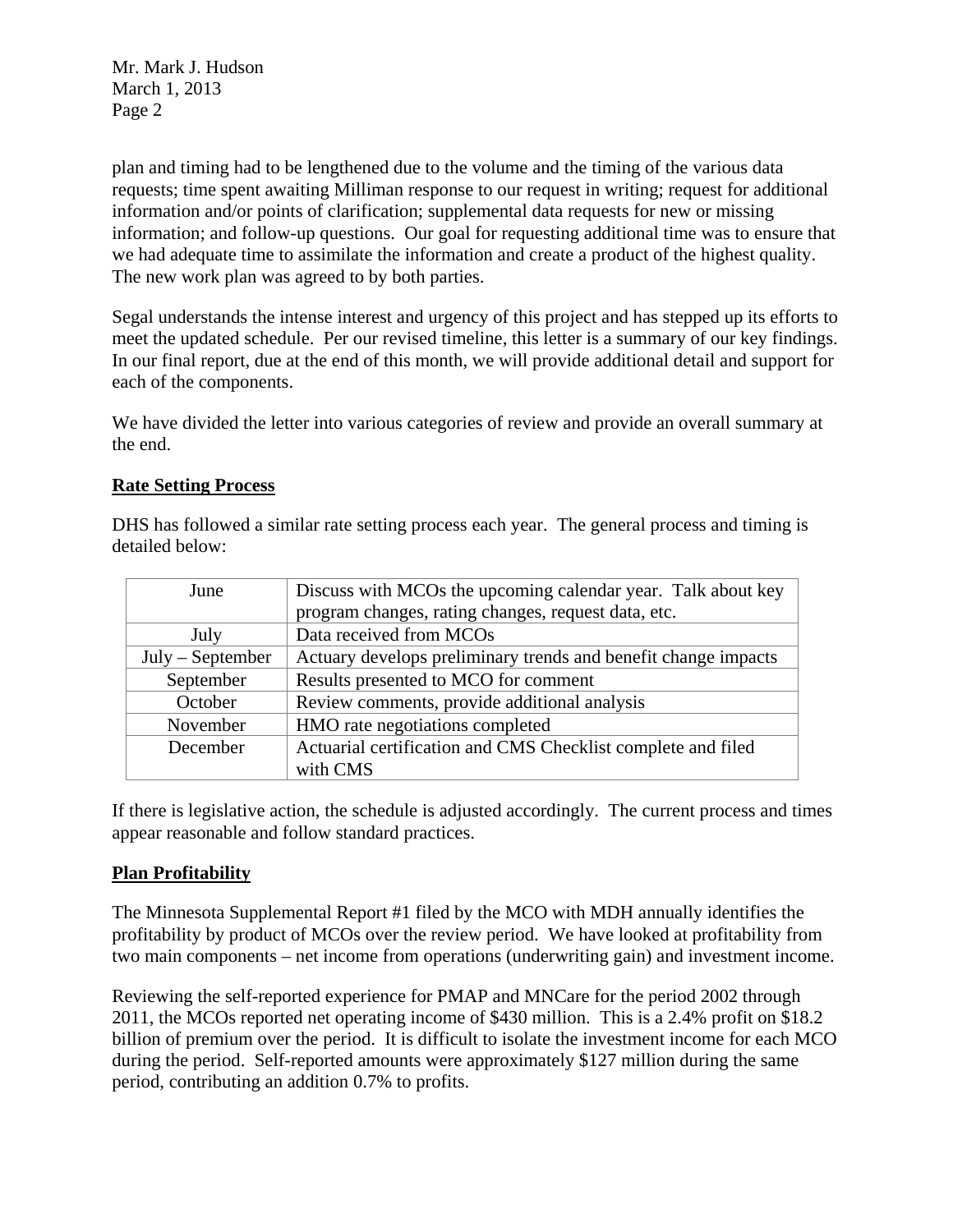Combining both components would yield a profit of approximately 3.1% for these programs over the full period reviewed. The target margin in the actuarial rate development ranges from 0% to 1.75% in 2010, with the most prevalent being 1%. This variation was reviewed by the actuary annually and taken into account during their rate development. Although Milliman had this line item in their report, the variation appears to continue each year and was actually greatest in the last four years 2008 to 2011.

Two of the other larger programs should not be overlooked in the profitability analysis. MCOs were required (in the same contract which included MNCare and PMAP ) to provide benefits to enrollees covered under the General Assistance program in any county the MCO covers PMAP and MNCare. This is problematic because the GAMC program had significant losses during the same period, \$191.7 million. This state-only funded program does not require certified rates. Given that fact, the losses of GAMC could not influence rates for PMAP and MNCare. Since this program was always projected to lose money , there was a business decision to be made by MCO management to participate in the entire program, anticipating that gains from PMAP and MNCare would more than offset losses from GAMC.

The other major state program was the Minnesota Senior Health Options (MSHO) program. The supplement report shows a large gain for this program over the period of \$290.4 million. This is an integrated program that contains revenues from both Medicare and Medicaid. It is difficult to isolate the source of the gain. Given the integration of funding, we suspect a component of the profits would be from Medicaid.

### **Trend Analysis**

Milliman did an extensive amount of analysis on trends and delivered a lengthy report (approximately 30 pages) each year. The method utilized in developing the annual trend rate was consistent each year, although the adjustments were somewhat different from 2009 on.

Below is a brief summary of the general steps Milliman used in their development of the annual trend:

- 1. Develop experience trend From the MCO self-reported claims data, Milliman developed trends for each program for each of the last three years. The trends were then weighted (50%/33%/17%) to smooth out annual fluctuations.
- 2. Milliman also created an overall trend for all the programs over the 3-year period. This was averaged with the plan specific experience trend.
- 3. The trends were adjusted for benefit and programmatic changes.
- 4. Milliman also had a target trend that was detailed by type of service, utilization and cost. This was their estimate of what they believed the trends would be and was weighted (50%/50%) with the trend developed in (3).

Over the period 2003 -2011, the trend ranged from 6%-9% annually. These are significantly high trends for Medicaid managed care plans. We believe much of the variation is due to cost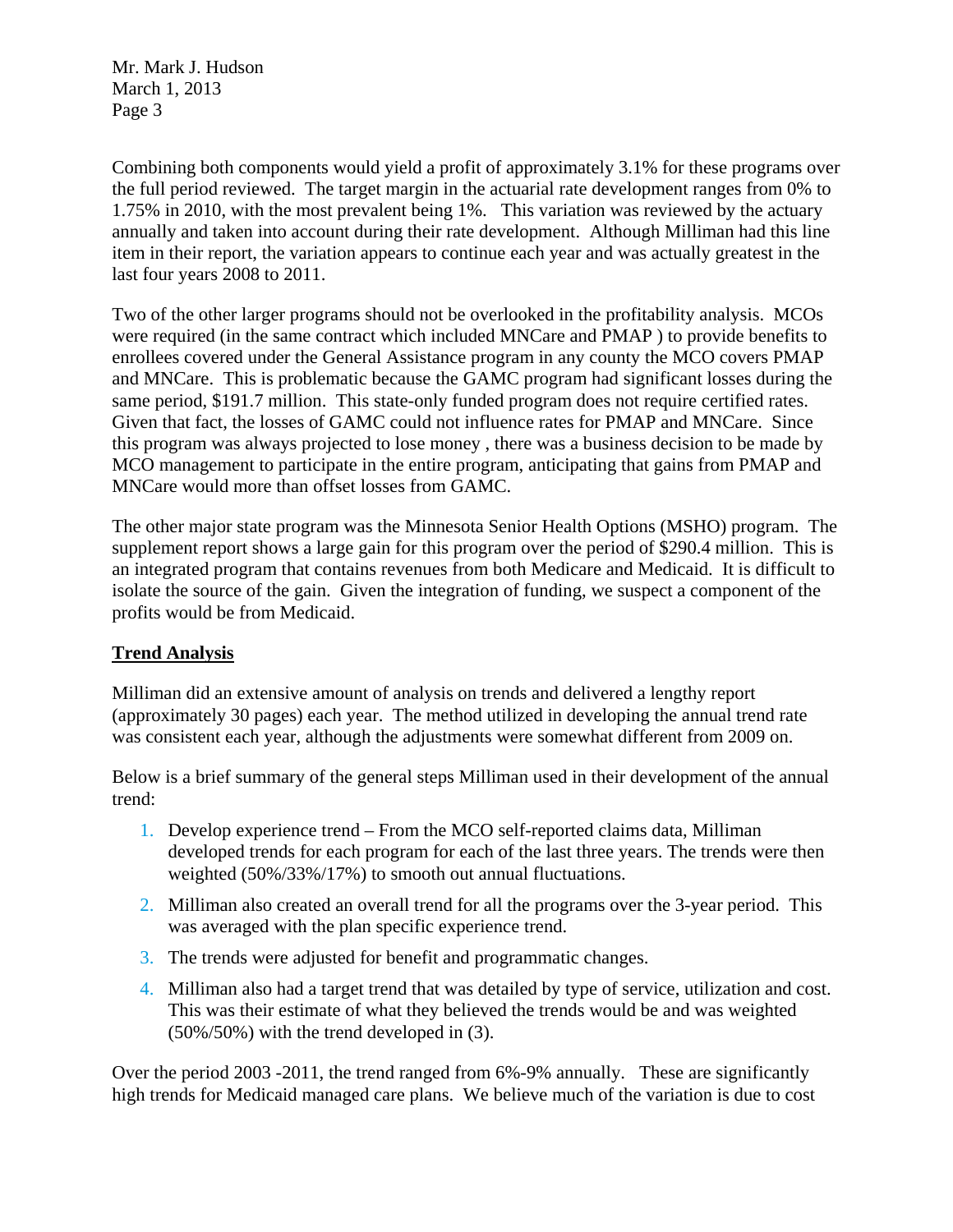trends similar to a commercial product. Most state Medicaid programs have a relationship between changes in the FFS (Fee-for-Service) Medicaid rates and rates for their Managed Care Programs. Milliman states in one of their certifications that the MCOs in Minnesota estimated a 75% correlation. They did not appear to take this into account and even the target trend has a significant cost trend component included.

After putting together the target trend, Milliman then provided adjustment factors to take into account over/under statement of prior year's assumed trends as well as emerging profits reported on the Supplemental Report #1. The following describes the adjustments made by Milliman for two different portions of the period reviewed.

### *Calendar Year 2004-2008*

The following adjustments were applied to the annual trend rates:

- $\geq$  Some years included a trend adjustment that was not defined we are getting further clarification
- Rebased adjustment to reflect prior year trend variance if the prior trend was overstated when compared to the updated analysis, this was adjusted downward since each year is a cumulative factor
- $\geq$  Adjustment for missed profit margin if profit margin for the calendar year prior was too high or low, the trend rate was rebased
- $\blacktriangleright$  Adjustment for risk changes a specific trend for risk was developed to reflect the unique aspect of the risk payment component

### *Calendar Year 2009-2011*

Although a different methodology, the overall target is to adjust for variations similar to those made in earlier periods. In lieu of the steps above, the goal is to project out the expected costs, review what revenue is expected from the current rates and then this relationship produces the final rate increase.

Milliman starts with the self-reported claims cost from the MCOs, rolls that claims cost forward with the annual trend discussed above, adds administrative costs with trend, loads the assumed surplus to obtain a total expected cost. They then use an enrollment proxy (in some years they use the prior calendar year enrollment, in some years, they use the most recent quarter) to estimate the expected revenue. They divide the revenue by the projection and get the expected trend. There is an attempt to incorporate investment income into the analysis but by removing from administration costs and loading into margin it has no impact on the rate increase.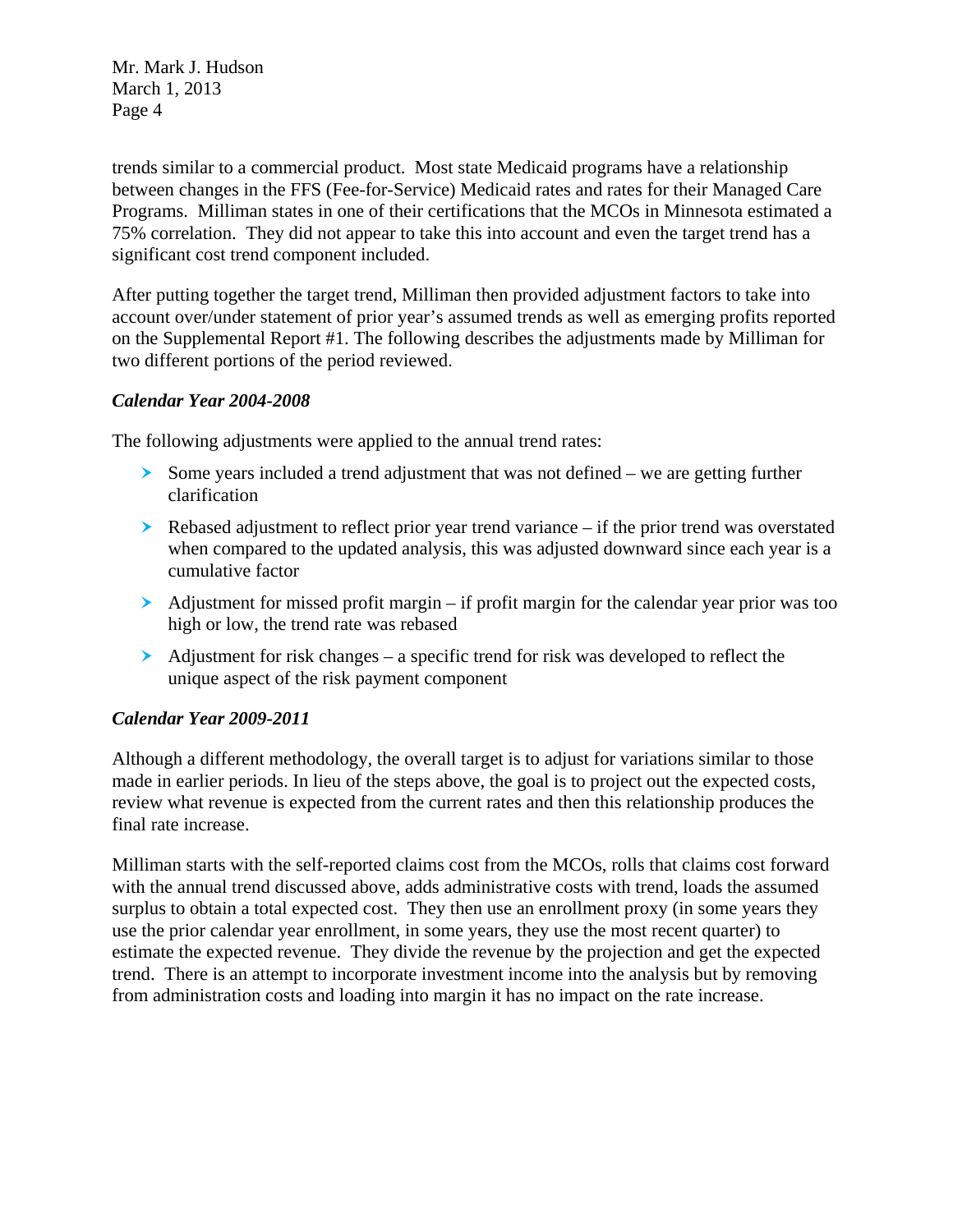Both methods have a number of concerns:

- They both rely on a three-year average of trend. Based on the size of the programs (number of enrollees) that may not be necessary.
- Experience trends and average starting costs were all self-reported from MCOs. We have not seen any detailed trend build-up to explain the source of the large reported trends.
- Multiple smoothing levels make current trends significantly mitigated and probably contribute to rating inaccuracies.
- The charge-based cost trends are more than half of the Milliman target trends. Our understanding is that the providers have had marginal payment increases over time. Unless a specific rate change was implemented, we would expect the cost trends to be lower.
- For the most recent years we believe there may be a disconnect between how the average claims cost is developed compared to the average premium. Each calculation represents different populations for each component. We do not believe there was an adjustment to reflect movement between cells in the final rate increase calculation.
- Resulting trends are higher than other Medicaid managed care programs.
- There was no utilization adjustment to reflect improvement in managed care expected from the MCOs and to hold them accountable.

In general, we believe the trend methodology produced a systemic overstatement of the trend, accordingly causing the program to exceed targets over time. Segal recognizes that actuaries utilize a variety of acceptable and reasonable methods in developing trends. The issue is that over time an actuary should review and adjust the method as variances arise to remain close to actual market costs. We believe Milliman attempted to adjust the methodology in 2009, but given the financial outcome of those years, it is evident that some overstatement existed.

# **Benefit Adjustments**

Each year there are a number of benefit changes that need to be factored into the rate development. Milliman provides an attachment to the certification that summarizes the financial impact of each component. Over our review period there have been over a hundred changes enacted.

There appears to be very limited data utilized to develop the cost impact of these changes. We were told that data for each change, if available, was requested from the MCOs. Milliman then utilized the self-reported summary data for their analysis. That means if there was a significant benefit reduction that would decrease the MCO rates, Milliman asked the MCO for the information to calculate the reduction they were to receive. This method seems to intuitively have issues. It seems hard to believe that detailed paid claims data was never utilized when doing this multitude of programmatic changes. There are large amount of premium impacted by these changes.

If data was not available, a number of other sources were utilized appropriately by Milliman.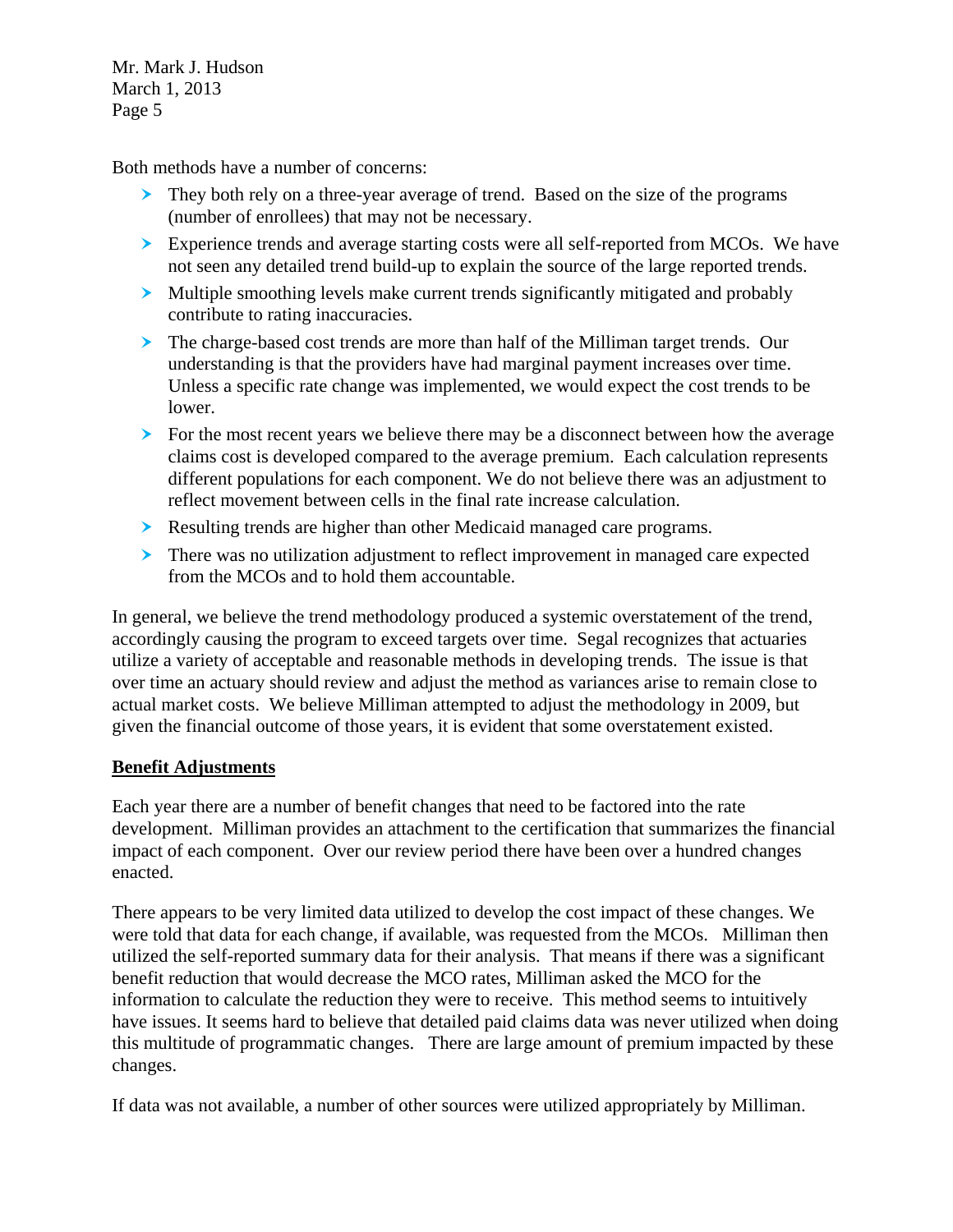Segal has no way to verify whether the factors were correct or reasonable since the letters provided by Milliman do not include the development of the factor and supporting development, just the results. These may very well have been communicated to DHS at some point but Segal is unaware of that communication. We are also not suggesting that the adjustments were not appropriate, just noting that with the lack of information we are unable to validate the adjustments.

There also appear to be years where there were "corrections" to the factors. For some instances, like the hospital rebase, it took three years to estimate the impact and DHS is still not sure whether the impact was calculated correctly. That change is likely one of the reasons that profitability in 2007 dropped significantly for the MCOs.

### **Risk Adjustment**

Minnesota was one of the first states to implement a risk adjusted reimbursement system. In general, a portion of the MCO reimbursement, approximately 50% for most years, is paid on a statewide risk basis only. By doing this, DHS has effectively eliminated 50% of the variation caused by geographic factors, as well as variations that are intrinsic in the demographic cells. The system prospectively pays MCOs based on a lagged population risk, updated quarterly. Some groups are excluded from the calculation.

In their rate development, Milliman appropriately attempts to adjust for the risk creep in the program. We cannot verify that the amount of adjustment produces the desired outcome, but it appears to be reasonable. We did not see where Milliman certified what the statewide base rate should be before the risk adjustment is applied, we only see where the rate is increased. Segal has also not been able to tie back to the base rate initially used. We are working with DHS to isolate some of these components.

Below are two concerns we have with the current risk-based reimbursement system:

- Prospective system in a stable population, a prospective system can adequately compensate different MCOs and better reflect their true risk and costs. Over time, the programs have had significant growth in membership, migration between programs and rate groupings. The risk system pays new members the average risk for the group. By doing this, as healthier members are enrolled who will eventually produce lower risk scores, DHS overstates the risk for those members for at least one year. With increasing enrollment, you are chasing the risk. We believe this factor was a component of the gains in 2009-2011. This seems logical since the lagged risk scores in 2010 and 2011 increased at a much slower pace than during prior periods. At the same time, enrollment was increasing significantly. The combination of the two is a good mix for the MCOs to have. A retrospective system would better account for this variance.
- $\geq$  Risk creep the change will vary by year but it looks to be around 1% per year in aggregate. with some years are much as a 5% different risk score, and less than 0.5% in the last two years. Higher risk should not result in overall higher payments to MCOs. The overall impact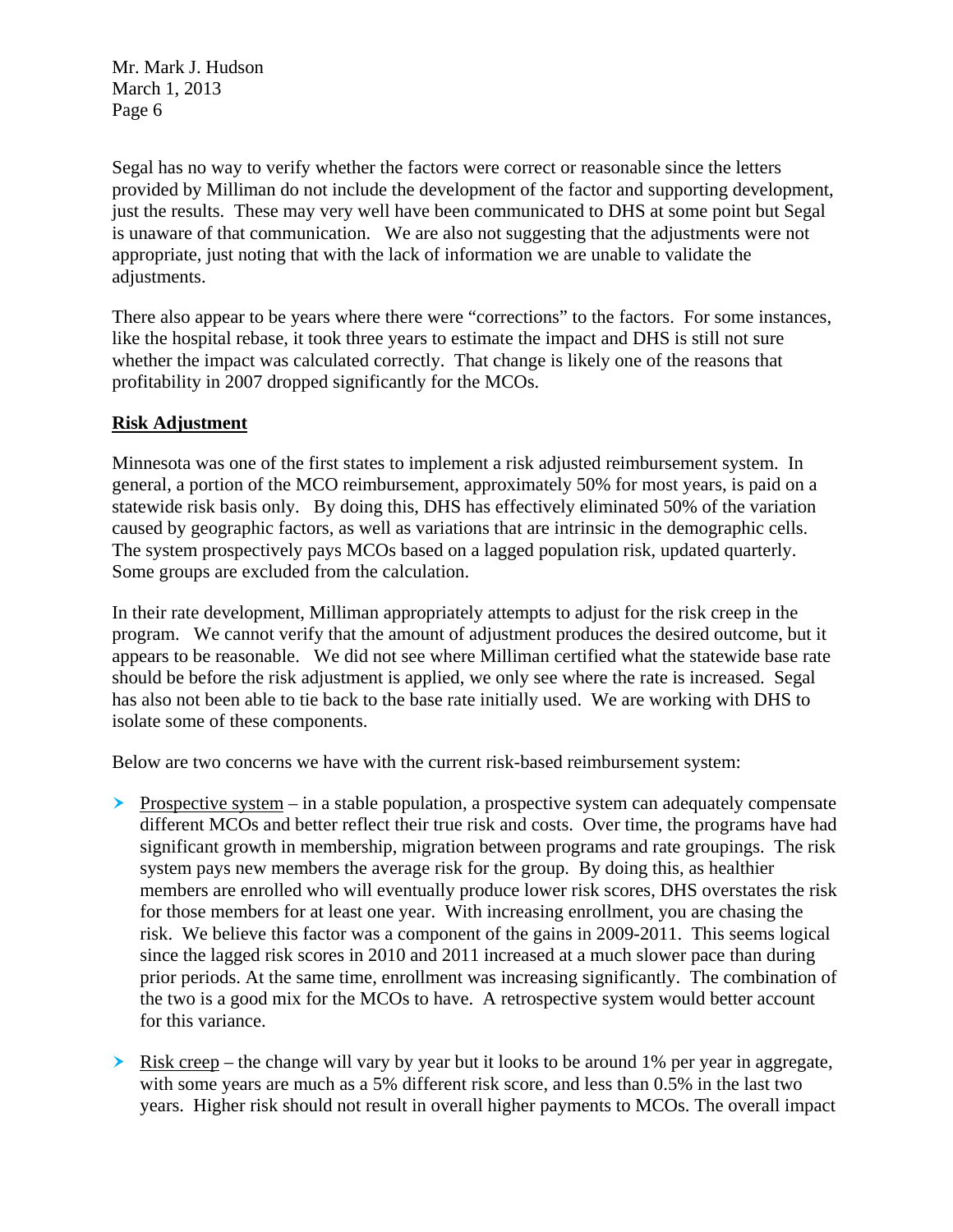> should be budget neutral and just redistribute the revenue. If all the risk went up 10% for example, but it is proportional across all plans, the MCOs should not receive additional funding and no MCO should have any revenue change. This is basically the soundness requirement that the risk adjustment system be budget neutral in aggregate and is what Milliman has certified to. If risk creep is not accurately reflected in the rate development, DHS rates will be overstated. We understand that is marginally corrected in the quarterly risk update.

The risk system was rebased in 2008 using a sampling of data from 2004-2006. The risk factors dropped significantly, requiring a corresponding increase in the statewide base rate to balance. Segal was unable to tie to this value. DHS is investigating the development of the base rate used. This may have also contributed to the recent financial gains of the MCOs.

### **Data Utilized**

DHS did collect encounter data during the review period, unfortunately the data did not include payment detail. The data was used internally for risk analysis, CMO performance metrics and other miscellaneous projects. DHS or Milliman did not have access to detailed paid claims data for the entire period covered by this review. Since the detailed payment data was never collected, there has never been any reconciliation of the data used in the rates, that the base information delivered in summary form from the MCOs accurately ties to financial statements reported. There are typically elements in the data that get pulled out as the actuary combs through the components. This was estimated by the MCO's actuary to be less than 0.1%, which seems very low compared to other similar systems.

Data utilized for the rate development was typically collected as summary paid experience by rating cell, with little or no additional information. Milliman did request supplemental reserve reports and breakouts. Milliman received certification from the MCO's actuary that the data was appropriate and as requested. This data reliance is acceptable practice by the American Academy of Actuaries. Although acceptable for developing actuarial sound rates in any given year, at some point the data is not sufficient to meet the actuary's long-term needs.

The issue is more prevalent when the actuary developed specific factors to reflect geographic and demographic variations. We question whether the relativities of the regions accurately reflect the cost variations within each location and whether the analysis comingles demographic and regional factors. More detailed data is required to accurately develop these factors.

Practically, for a program of your size, encounter data should have been collected and used for rebasing at a minimum at least every three years. That data should also have been utilized to do an extensive trend analysis, especially with a program's trends much higher than those of other state programs.

Segal briefly reviewed the MCO contract and we believe DHS had the authority and should have collected data over the period being reviewed. We were told that DHS did not push for this data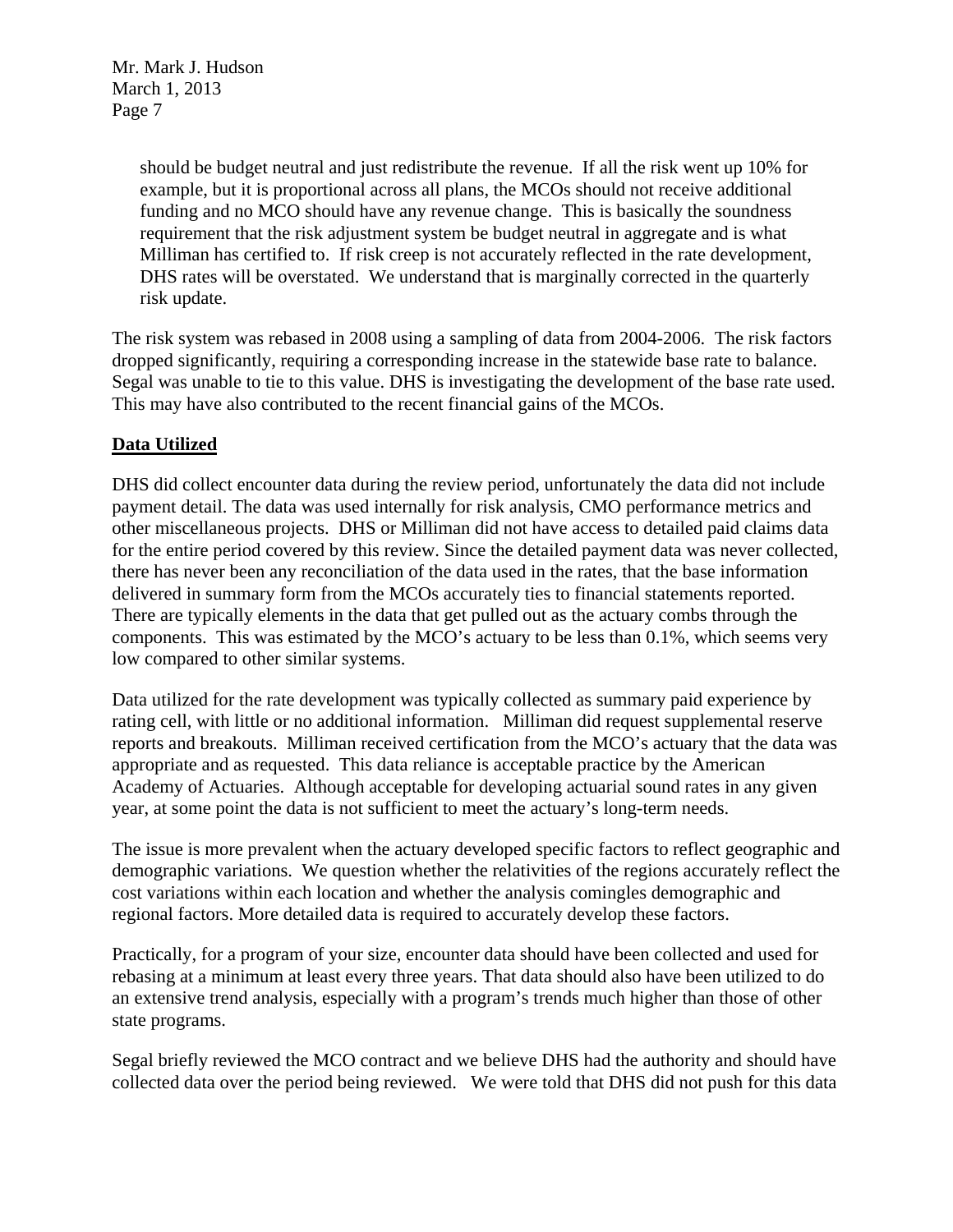and it was met with significant resistance from the MCOs. This left Milliman no choice but to rely on MCO self-reported information.

## **Rate Cells and Geographic Variances**

As stated earlier, the rate cells were rebased in 2008. Given the limited data utilized, we believe the review was likely not adequate and did not focus on why there were emerging differences between the cells. We do believe the relativities balance to 1.0, as appropriate, but we are not confident that the geographic differences were accurately developed. The same would hold true of the demographic changes implemented.

Using exactly the same methodology, the rates were again rebased in 2010. We are further investigating these factors and their potential contribution to the profits in those years.

## **Risk Worksheets from DHS**

After Milliman provides their certification documentation, DHS inputs all the factors into their internal worksheet. The worksheet then calculates rates to be paid to each MCO for the applicable quarter. The worksheet develops both the demographic and risk adjusted rates. Milliman certifies that they have reviewed the rate worksheets.

For the most part, Segal was able to cross check the Milliman certified factors into the worksheet and validate that the formulas appear appropriate. For 2009 we linked the Milliman factors to the rate sheet to the contract rates for a few MCOs. There are 30 to 40 tabs in each of these worksheets with thousands of formulas. A fully detailed review is beyond the scope of this review, but from our limited review of the spreadsheet, we believe there is a good faith effort to apply all the factors.

Given that all the years are "adjustments' to prior years we went back to the first rate sheet for 2003. The starting point was a hard coded number that we were unable to verify. We discussed a few similar occurrences like this with DHS and they are researching. Given the extensive amount of hard coded factors, it is highly likely that there are minor errors, but we believe most would be insignificant. Segal is uncomfortable with the volume of hard coded numbers and believes this should be redesigned in the future.

# **GAMC Risk Adjustment Methodology**

As indicated earlier in the profitability section, GAMC had significant losses over the period. Since the rates were not certified at some point the rates overall were designed to generate losses for the plan. The distribution of the GAMC enrollment in plans varied over time as the state began to reduce eligibility or attempt to have portions of the population enroll in other state programs which had either reduced benefits or some federal match. Starting in 2006, Milliman provides a letter annually describing the methodology to redistribute GAMC revenue between MCOs. In general, Milliman is spreading the losses of GAMC as evenly as possible over the MCOs, since they were disproportionately affected by the program. PMAP experience was used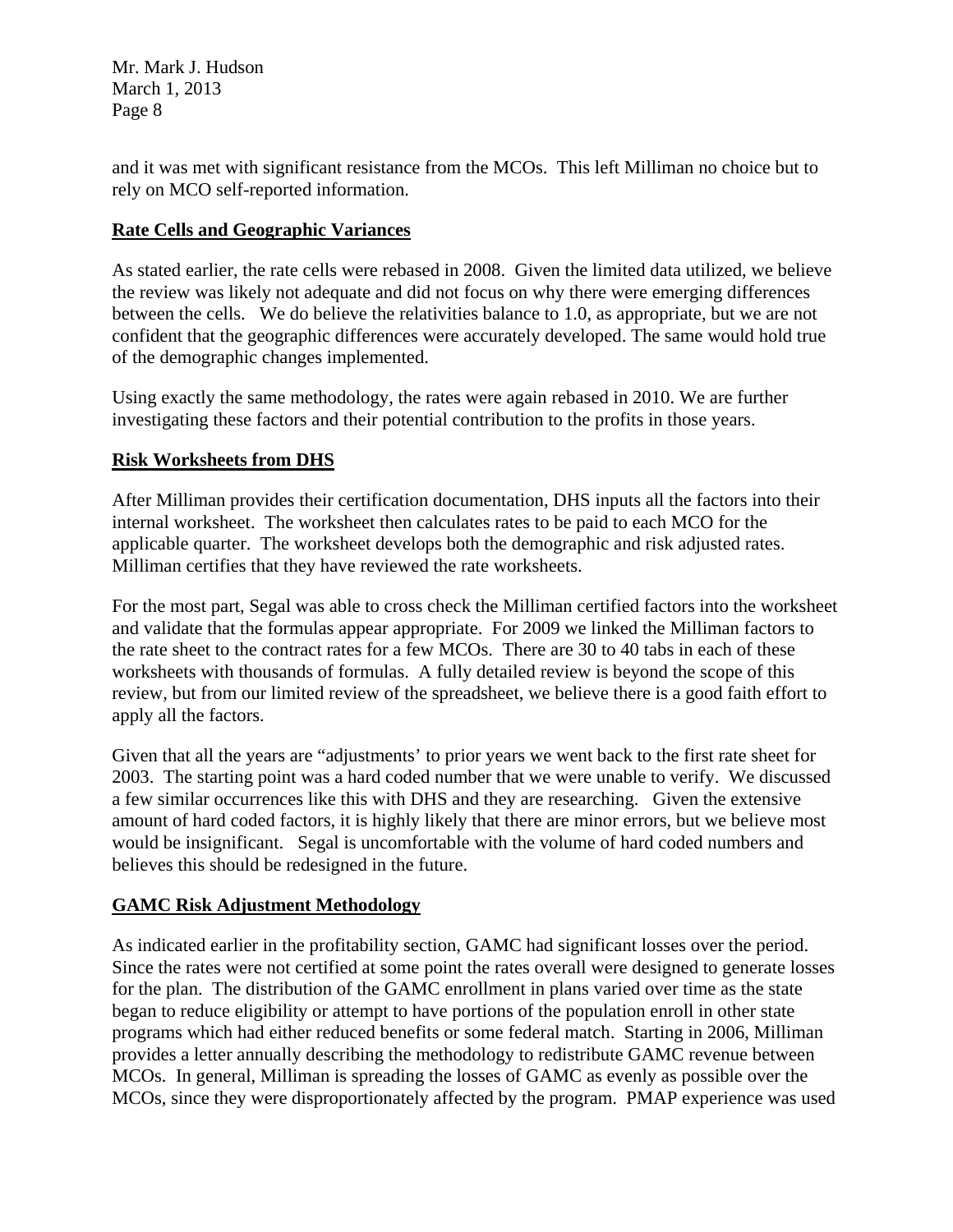as a basis to proportionally adjust the GA rates. Only the GA rates and CMO specific revenues were altered. Since these rates are not required to be actuarially sound, with no changes to PMAP or MNCare rates, there is not a "technical" issue with what Milliman was asked to do.

MCOs were required to participate in all the public programs, PMAP, MNCare & GMAC (note that CMS approved these combined contracts). MCO executives will look at the contract which covers all three programs in total and recognize the losses to be expected from GAMC would be offset by gains in the other programs. Financially it worked well for the State since the MCO had no choice but to evaluate the programs together and it likely permitted the state to fund the GAMC program at lower levels. Note that the federal government provides a match to the funds providing the gains, while the program proving the losses, GAMC, was funded by the state only. The GAMC program ended in 2010 and the CMOs no longer had the losses from this program.

With the certification likely sound and if profit targets were hit as projected, there would be no issue with this at all, since the MCOs would be having losses for that component of the business. The question is whether the rates for the other programs, matched by the federal government, were overly conservative to make up for anticipated losses from GAMC.

### **Administrative Costs**

We have reviewed the development of the administrative costs that were included in the rate development. The trend rate used is generally the average rate for the experience period, selfreported, trended at 2-4%, depending on the year. Annual loads vary from 7% to 9% over the period.

There did not seem to be any critical or diligent review of the administrative components going into the base rates. In our discussions with DHS, it appears that the reported administrative costs have elements included that should be pulled out from the development. We are aware that other audits have found similar issues in the administrative component so we will not go into great detail in our review.

A targeted administrative load should be developed and stabilized. The rate should reflect what an efficient MCO needs to appropriately administer the programs and deliver the desired level of managed care. This could be expressed as a fixed price per contract or as an administrative percent load, but that assumption should not vary significantly over time.

#### **Actuarial Soundness**

CMS requires that rates be actuarially sound for PMAP, MSHO and MNCare. In any given year, standing alone at the time of certification, the rates developed by Milliman, although overly conservative and at the high end of a reasonable rate range, were actuarially sound in our opinion. However, when taken in context of prior year misses and profits, it is seems unreasonable that no one (DHS, Actuary, or CMS) called into question the pattern over the extended period of review.